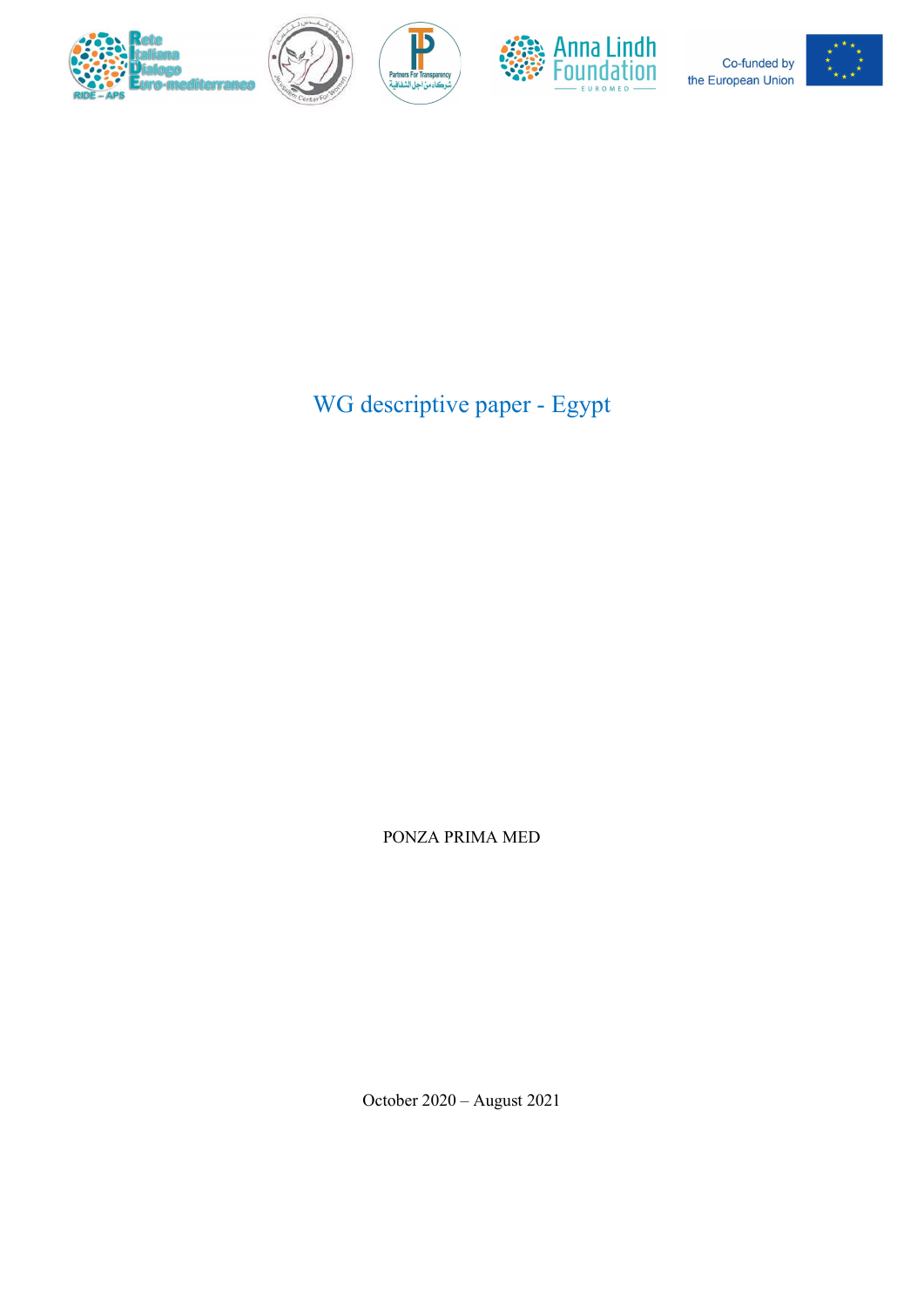







# Deliverable 2. Capitalization and visibility actions<sup>1</sup>

To ensure the proper development of the project's specific objectives

The selection and promotion of at least 3 best practices that can be easily carried out in the Mediterranean region in the following areas: circular water management, agro-food and farming.

the partners are invited to take capitalization and visibility actions; therefore, they should draft a descriptive paper in which they define and explicate the best practices individuated on their territory.

# Guidelines for the descriptive paper

Each Partner is required to fill in the following descriptive paper, paying a particular attention to the description of the source of such practices, providing as detailed information as to making the practices replicable.

#### Partners

PARTNERS FOR TRANSPARENCY

#### Best practice

Name of the best practices

Refabric & Rural flourish

#### Scope

1. Which of the following areas, namely circular water management, agro-food and farming does the best practice (1) refer to?

Refabric ; refers to sustainability & Circular Economy

Rural Flourish ; Agro food and farming

2. Description / summarization / information of the content of the best practice (1)

Refabric ; Refabric is an environmental brand that manufactures upcycled products out of fabrics' waste sourced from cloth factories, companies & events.

Rural Flourish A project aims to develop the rural communities, revive the original identity of the Egyptian countryside to redefine Agritourism in Egypt and the beauty of rural life.

The project includes three main stages, working on a pilot-specific area in Egypt that nourishes by many rural activities to utilise from its natural resources and its rural spirit

3. Description / summarization / information of the approach of the best practice (1). Is there used a bottomup or a top-down approach? Why?

It is transversal approach, uniting a top-down approach with one that is bottom down. Experts and farmers will be contributing to each other's knowledge to have a two-way relationship.

 $<sup>1</sup>$  The deliverable's number refers to the activities set out in the project's full documents.</sup>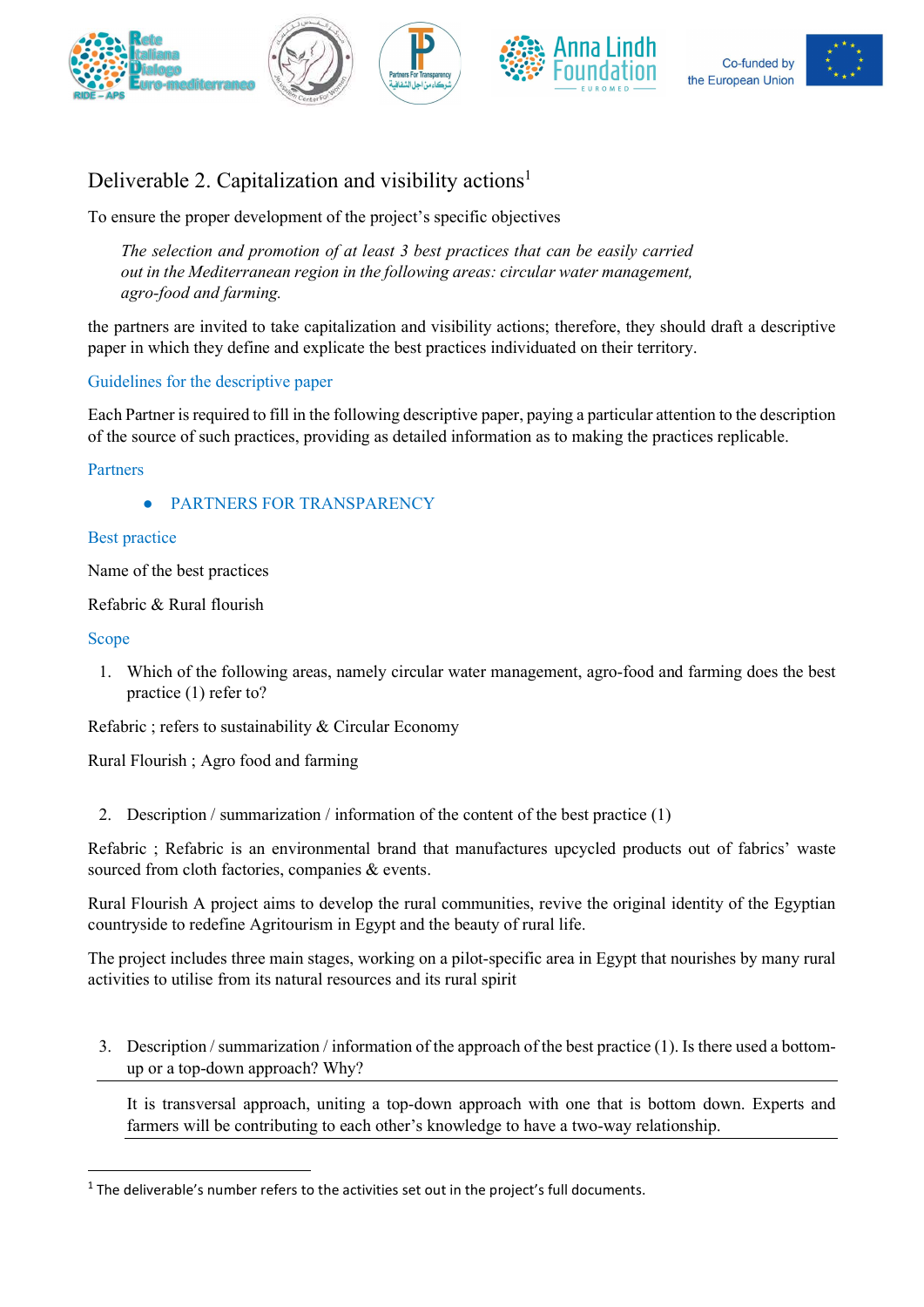

4. Description / summarization / information of the traditional and historical references. How long has the practice been in force?

Refabric : the practice was conducted for the past 15 years

#### Target group

1. Who is your main target group?

Refabric : to enforce and empower the textile hand made workers of fawa village

Rural Flourish : Farmers of Fayyoum city

2. Do you plan to involve any precise ethnic subgroup?

No

3. Do you wish to address any specific vulnerable group (e.g., elderly, youth with disabilities, women in rural areas, etc.)?

Yes, disadvantaged farmers and especially women in rural areas.

4. Description / summarization / information of the features of the target group (gender, age, and type of education)

The two projects / best practices are targeting the villages and farms we have a problem in the access to proper employment and also live beneath the poverty line the focus is on both genders Along with ensuring the presence of women is a vital part of inclusion in the work flow of the two projects

#### Stakeholders

5. How many stakeholders the WG intends to involve in the best practice (1)?

The stakeholders will include three main parties which are the local authorities in the villages" fawa" for refabric and Elfayyoum city for Rural flourish

Second: the young workers/ farmers Males/ Females to be part of the projects

Third: Civil society / Volunteers to be present in the awareness sessions to be conducted to the workers

#### Representative organizer

6. Who is the main person/representative or organizer who takes decisions and oversees the best practice (1)?

Ahmed Yassin as the head of the expertise committee.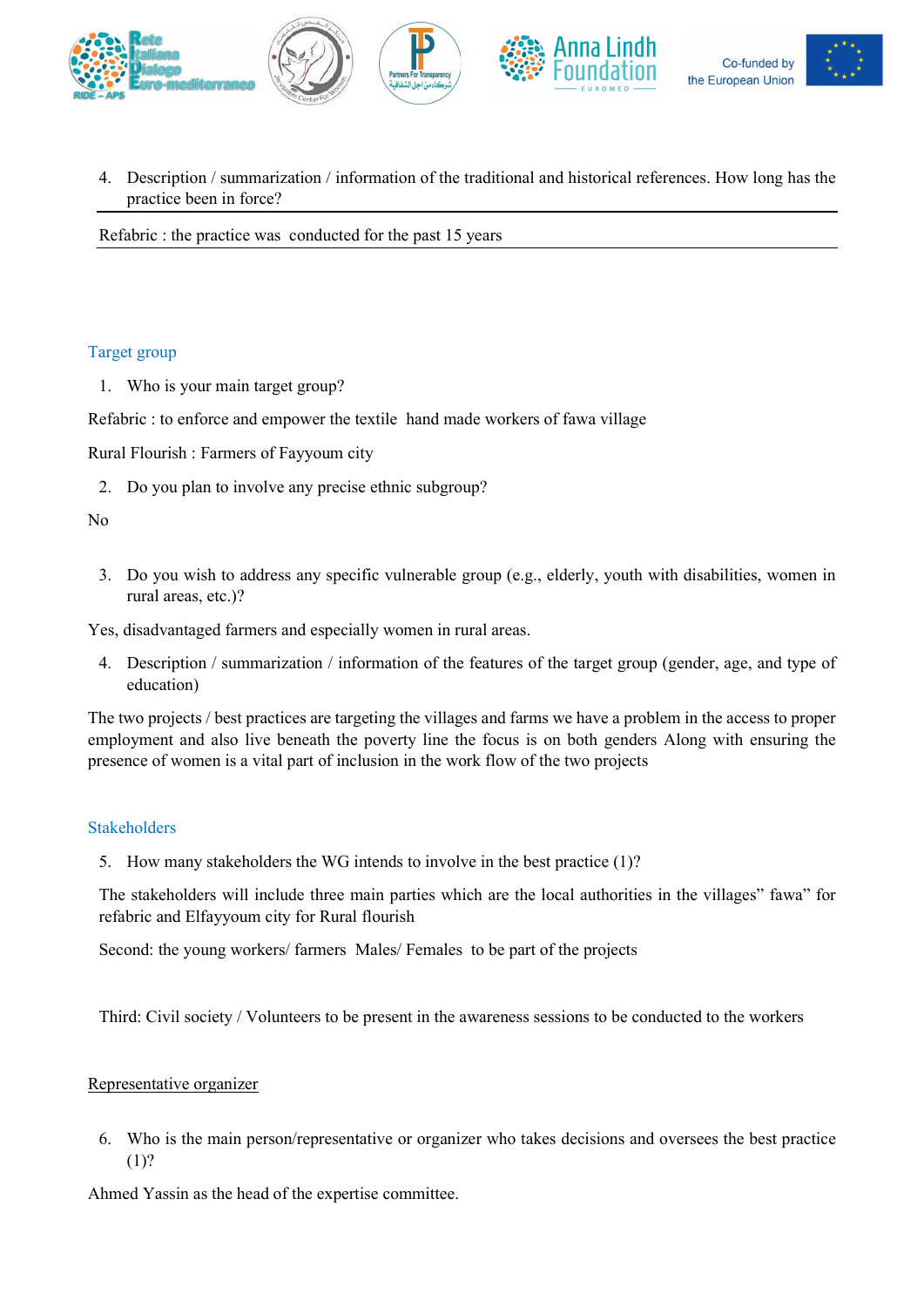









#### Representative of a vulnerable group

7. Is there a representative of a vulnerable group? Please explain the role.

No

# Representative of the Municipality

8. Is there a key person from Municipality/decision-maker, who is taking decisions and care for the practice at the Municipality level? Please explain the role.

N/A

# Other stakeholders

9. Is there a person from the most relevant other stakeholders (Universities, Consortium, NOGs)? Please explain the role.

N/A

# Location

10. In which part of the country the best practice (1) will be adopted? Are there any specific geographical characteristics needed?

Refabric : Alexandria , Delta and Cairo

Rural Flourish : Fayyoum City and lake of Karoun

11. Description / summarization / information of the place, explain if there is any cultural, historical, social connection to the main aim of the best practice (1)

Both places are located in areas that need revitalization of the economy and new initiative to promote ustaiable growth.

12. How is Climate Change predicted to modify the context of the practice? Will this affect the best practice (1)?

Refabric : Textile industry is one of the most polluting industries around the world and it produces and recyclable waste which cannot be part of any other manufacturing processes accordingly the re-fabric project is supporting the circular economy process and will contribute in decreasing the textile industry by 45%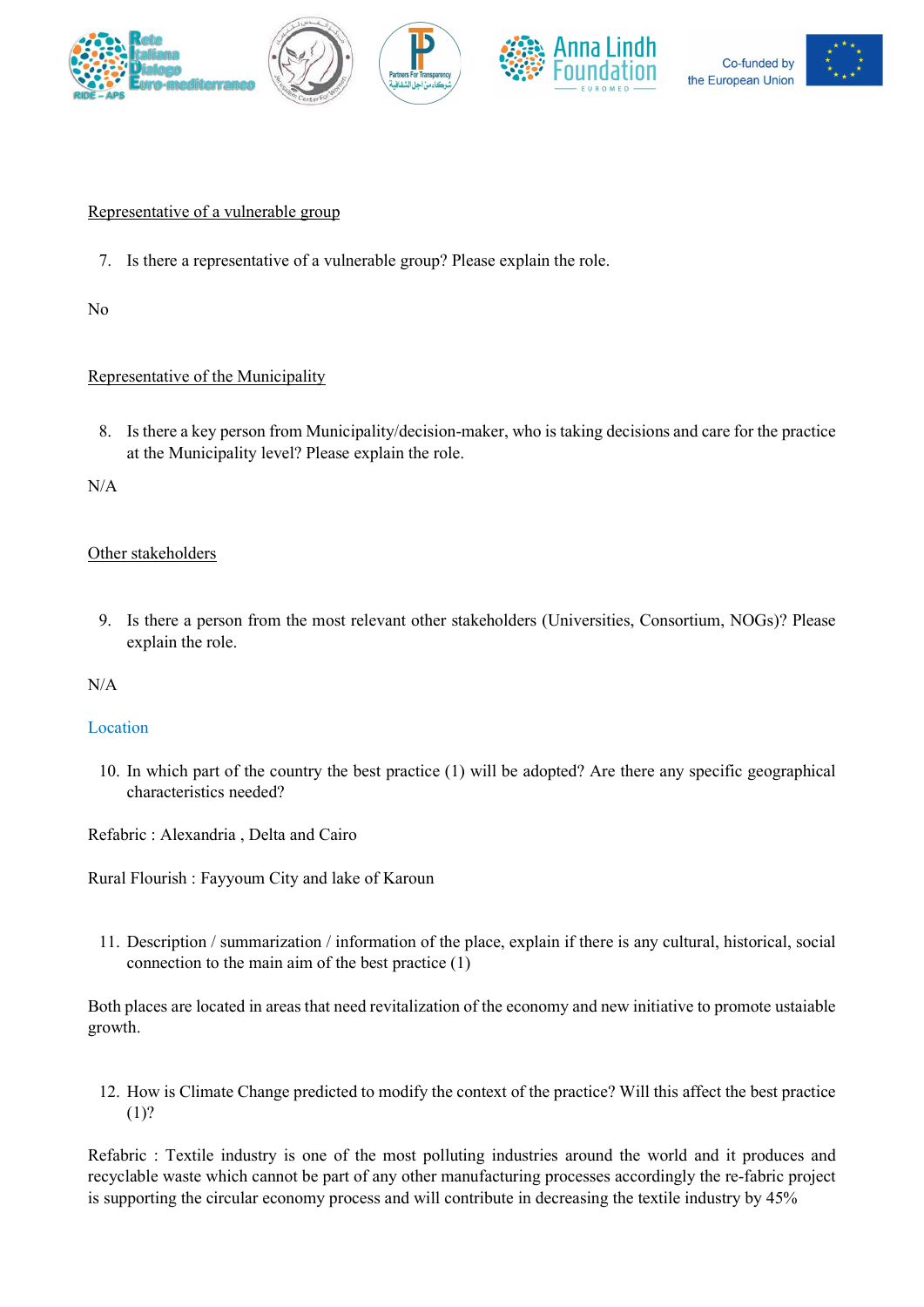







Rural flourish: it's a unique program that really contributes to climate change and resilience and that comes when we have a shared knowledge of the sustainable irrigation and water consumption in the MENA region on a special basis. Exchange of ideas is really important to create a platform for all farmers around that you were meant and them in a region to protect our water resources and not to over consume

#### Period

13. How much time is necessary for the implementation of the best practice (1)? When will the benefits (in terms of sustainability and development) start appearing?

Refabric : started implementation / in progress

Rural Flourish : 1 Year

14. How does the WG see the future of the best practice (1)?

The working group is really interested on implementing the two project all over Egypt and to amplify the signal to the MENA region in a very short time frame.

# Methods

15. Description / summarization / information of the roots of the best practice (1), please explain how the WG is planned to develop the practice and if any explain the methodology

The methodology is well described in the description video.

16. What means would be necessary for its replicability (natural capital, human capital, social capital, manufactured capital, and financial capital)

The main two important points is the human capital and the financial capital to ensure that the product will be implemented and replicated on a local and regional level

17. What difficulties could be encountered during its implementation?

No difficulties so far for the two projects

#### Motive

18. Why do you think your practice is good? What does it bring (e.g., local development, social cohesion, feeling of belonging, economic benefits, tourism development, networking, sustainable development, circular economy, etc.)? Why is it considered to be relevant?

The two projects are aiming to bring back the labor force into a more diversified form, also it will promote for the gender equality as the two products gives a very good opportunity to the woman employment to be a vital part and included.On economical level we will see a boosting in the economy reform because